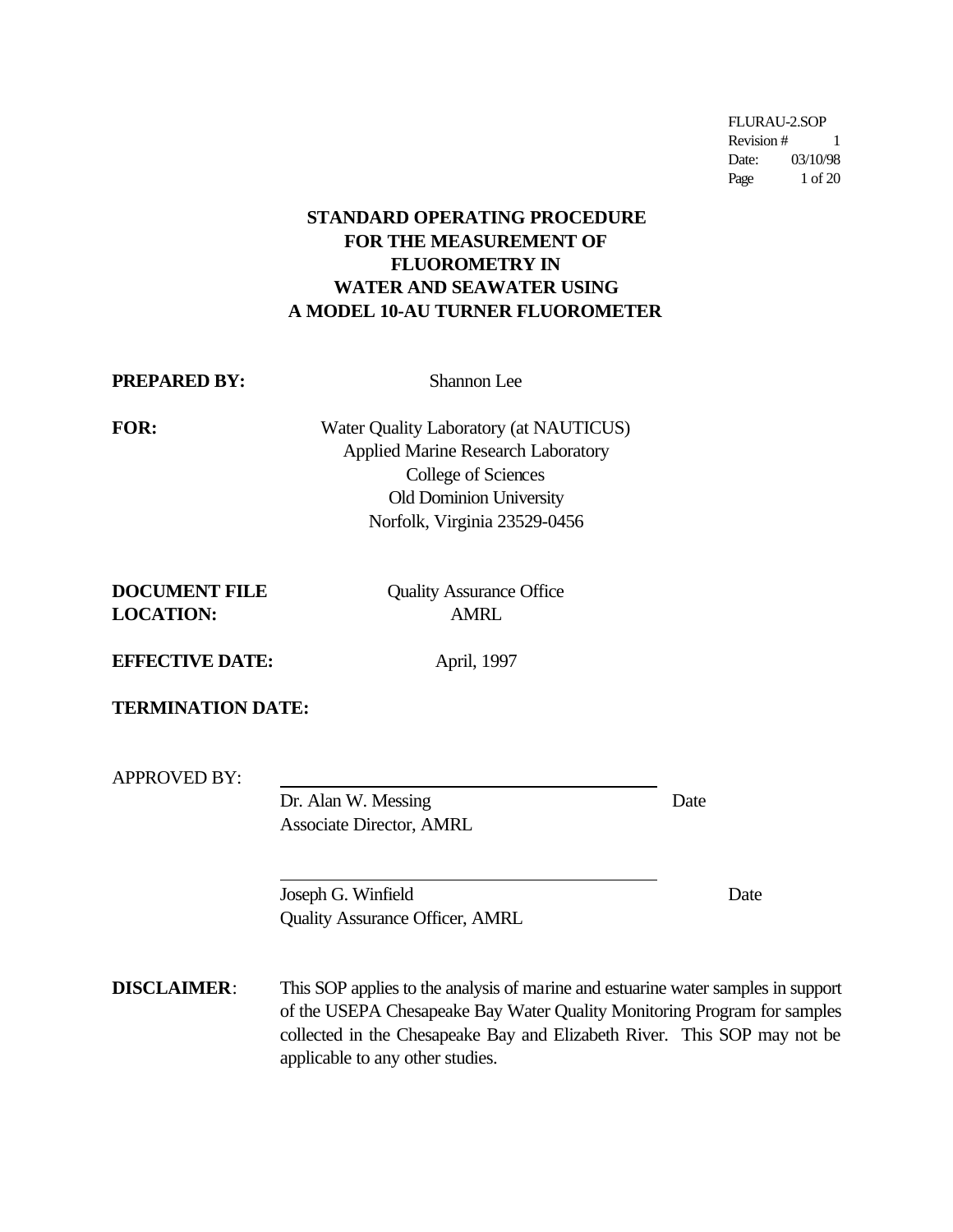FLURAU-2.SOP Revision #  $1$ Date: 03/10/98<br>Page 2 of 20

# **TABLE OF CONTENTS**

| 1.  |                                                |  |
|-----|------------------------------------------------|--|
| 2.  |                                                |  |
| 3.  |                                                |  |
| 4.  |                                                |  |
| 5.  |                                                |  |
| 6.  |                                                |  |
| 7.  |                                                |  |
| 8.  |                                                |  |
| 9.  |                                                |  |
| 10. |                                                |  |
| 11. |                                                |  |
| 12. | PROCEDURES FOR COLLECTION AND CONCENTRATION OF |  |
|     |                                                |  |
| 13. |                                                |  |
| 14. |                                                |  |
| 15. |                                                |  |
| 16. |                                                |  |
| 17. |                                                |  |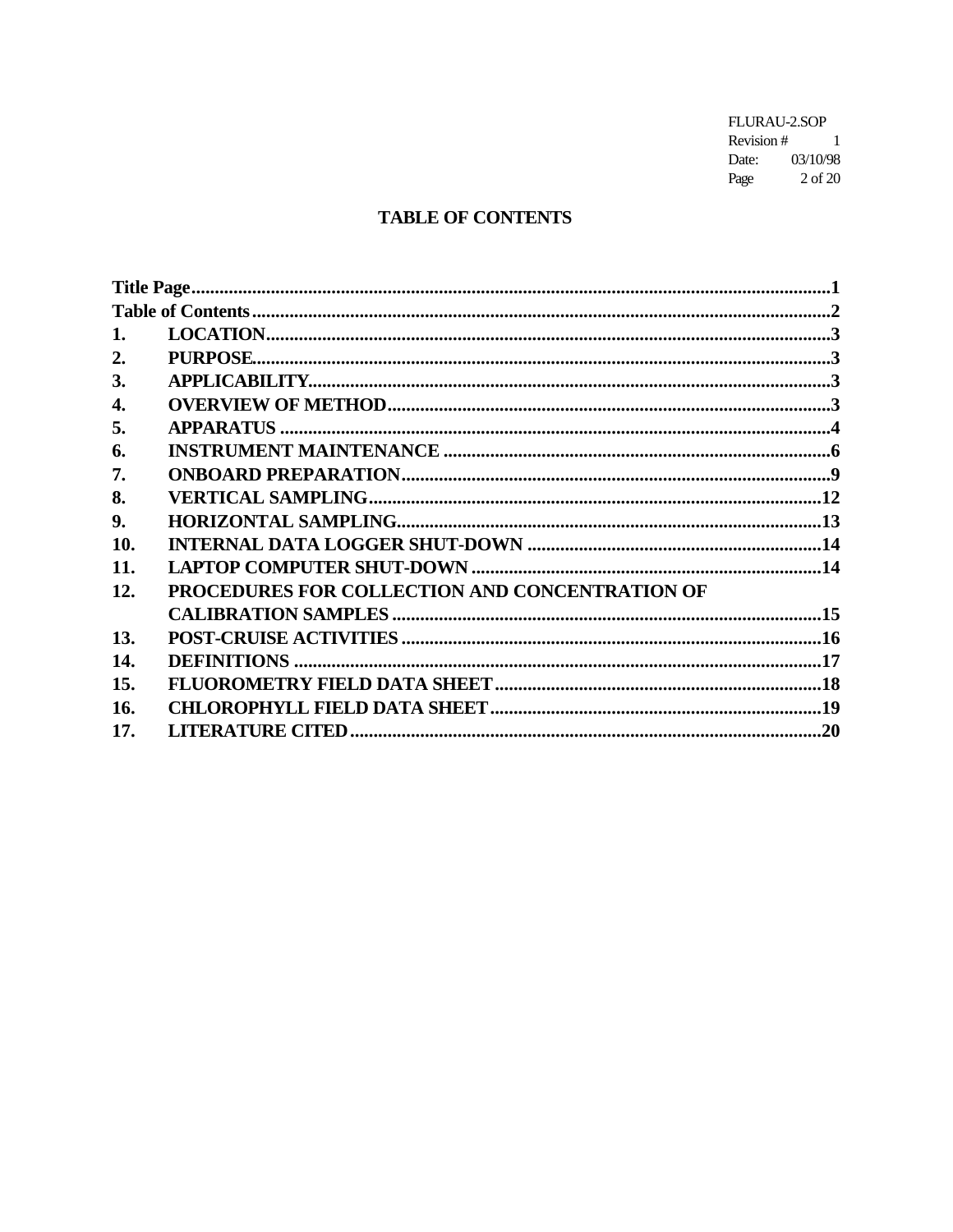FLURAU-2.SOP Revision # 1 Date: 03/10/98 Page 3 of 20

# **1.0 LOCATION**

This analytical procedure will be used by Water Quality Laboratory staff at NAUTICUS located at One Waterside Drive, Norfolk, Virginia. The procedure will be performed at the field preparation section and in the field for *in situ* monitoring.

# **2.0 PURPOSE**

This procedure is designed to use a fluorometric technique to estimate chlorophyll *a* in estuarine and coastal waters as an indicator of water quality and to provide estimates of chlorophyll *a* concentrations throughout the study area for comparison to remote sensing data.

The intended user groups are the subcommittees and work groups of the USEPA Chesapeake Bay Monitoring Program (CBP). These data will be used to assess the effectiveness of the multijurisdictional action plan for restoring the water quality of the Chesapeake Bay. This assessment will include various analyses of the data such as transectional data compilations and comparison with photosynthetic pigment data collected using discrete grab samples at selected locations. These data may also be used for groundtruthing of remote sensing (e.g., satellite image) data. These data may also be used by State and Federal government officials to implement management actions designed to help improve the quality of the water in Chesapeake.

# **3.0 APPLICABILITY**

This procedure is applicable to the continuous *in vivo* measurement of chlorophyll *a* in estuarine and coastal waters. It can also be used for monitoring chlorophyll *a* in fresh water. The salinity ranges encountered in the Chesapeake Bay are 0-36 parts per thousand.

The procedure assumes that spectrophotometric chlorophyll *a* data obtained from grab samples for calibration purposes are accurate and that fluorescence of chlorophyll *a* using the excitation and emission wavelengths specified in the procedure is proportional to the pigment concentration of the grab samples. Chlorophyll *a* concentration is reported in units of Fg/L.

# **4.0 OVERVIEW OF METHOD**

The procedure described in this SOP is based on the fluorescence of chlorophyll molecules at specific wavelengths of light. At these wavelengths, the fluorescence of chlorophyll is proportional to ambient chlorophyll concentration. A submersible sampling pump is used to pump ambient water through a flowthrough cuvette fitted to the fluorometer to provide *in vivo* measurement of chlorophyll concentrations. Fluorometry data are collected using a laptop computer and internal data logger that captures data every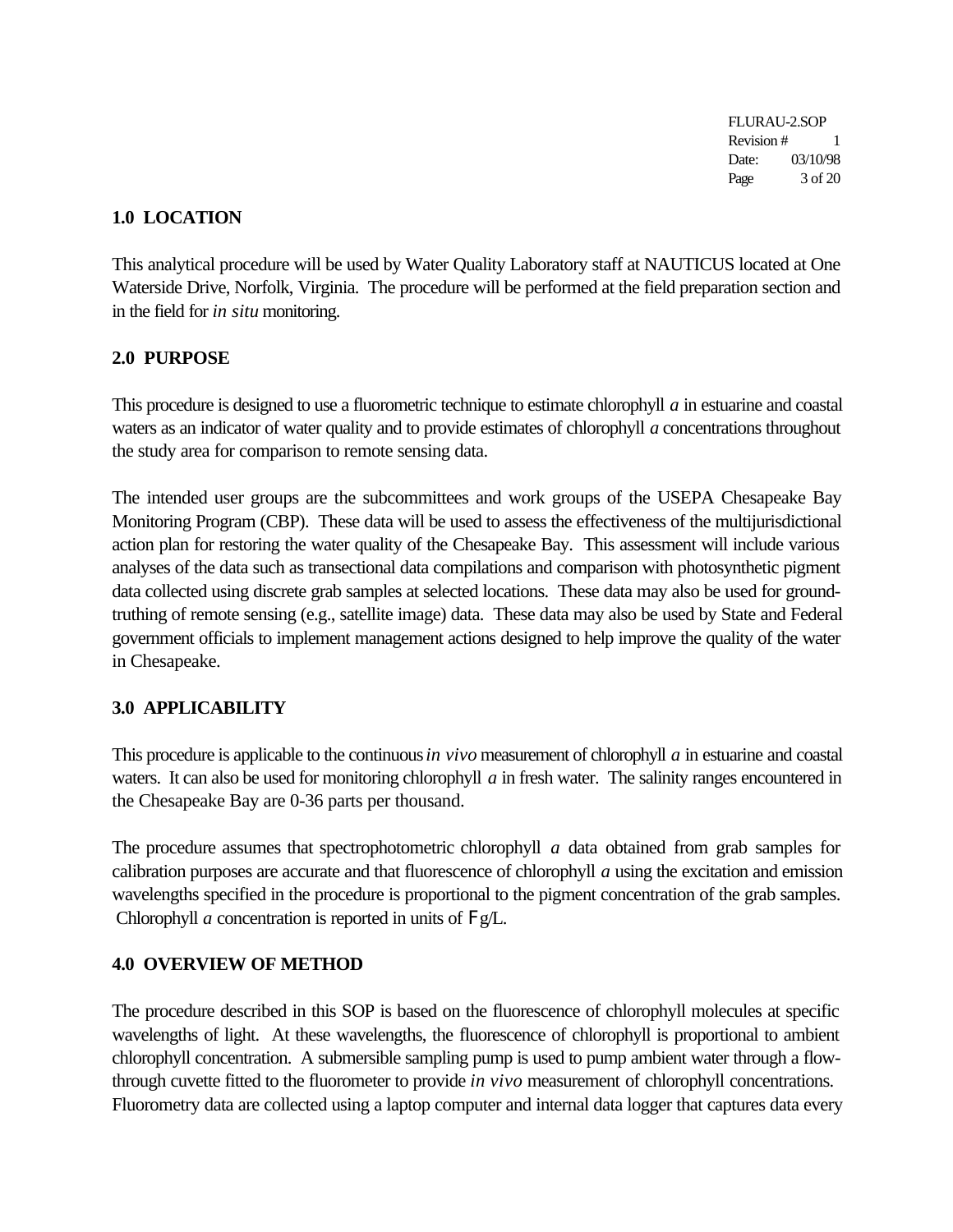FLURAU-2.SOP Revision # 1 Date: 03/10/98 Page  $4$  of 20

30 seconds. The position (latitude and longitude) and time (date and time stamp) for each discrete sample or for continuous flow through measurements are recorded at 2 second intervals using a laptop computer coupled to the fluorometer and Global Positioning System (GPS) with a differential beacon correction system.

The data collected from the fluorometer are calibrated using spectrophotometry. Discrete water samples are collected from the outlet port of the fluorometer flow-through system and analyzed using spectrophotometric analysis for chlorophyll *a* concentration. These values are used to create a regression equation that is used to interpolate chlorophyll *a* concentrations from fluorometric measurements.

Samples for fluorometry calibration are collected in brown plastic high density polyethylene (HDPE) sample containers. Samples are buffered using 1 mL of saturated (1%) magnesium carbonate per 1000 mL of sample then filtered on board immediately. The procedures for filtration, sample handling, preservation, and analysis are described in the Chlorophyll: Spectrophotometric Method SOP.

# **5.0 APPARATUS**

- 5.1 Field
- 5.1.1 Labware Use only class A glassware

For vertical and horizontal grab samples: 20 ea. - 1000 mL brown HDPE (High Density Polyethylene) chlorophyll sample bottles for each sampling day

- 6 ea. filtration towers
- 2 ea. 500 mL graduated cylinders
- 2 ea. 1000 mL graduated cylinders
- 1 ea. 4000 mL filtration flasks
- 2 ea. Forceps with rounded tips
- 2 ea. 2000 mL or 4000 mL filtration flasks
- Ultrapure water squirt bottles

Labels for aluminum foil

Labels for sample bottles

Aluminum foil for chlorophyll filter pads

Notebook with fluorometry field data sheets

Black ink pens

5.1.2 Reagents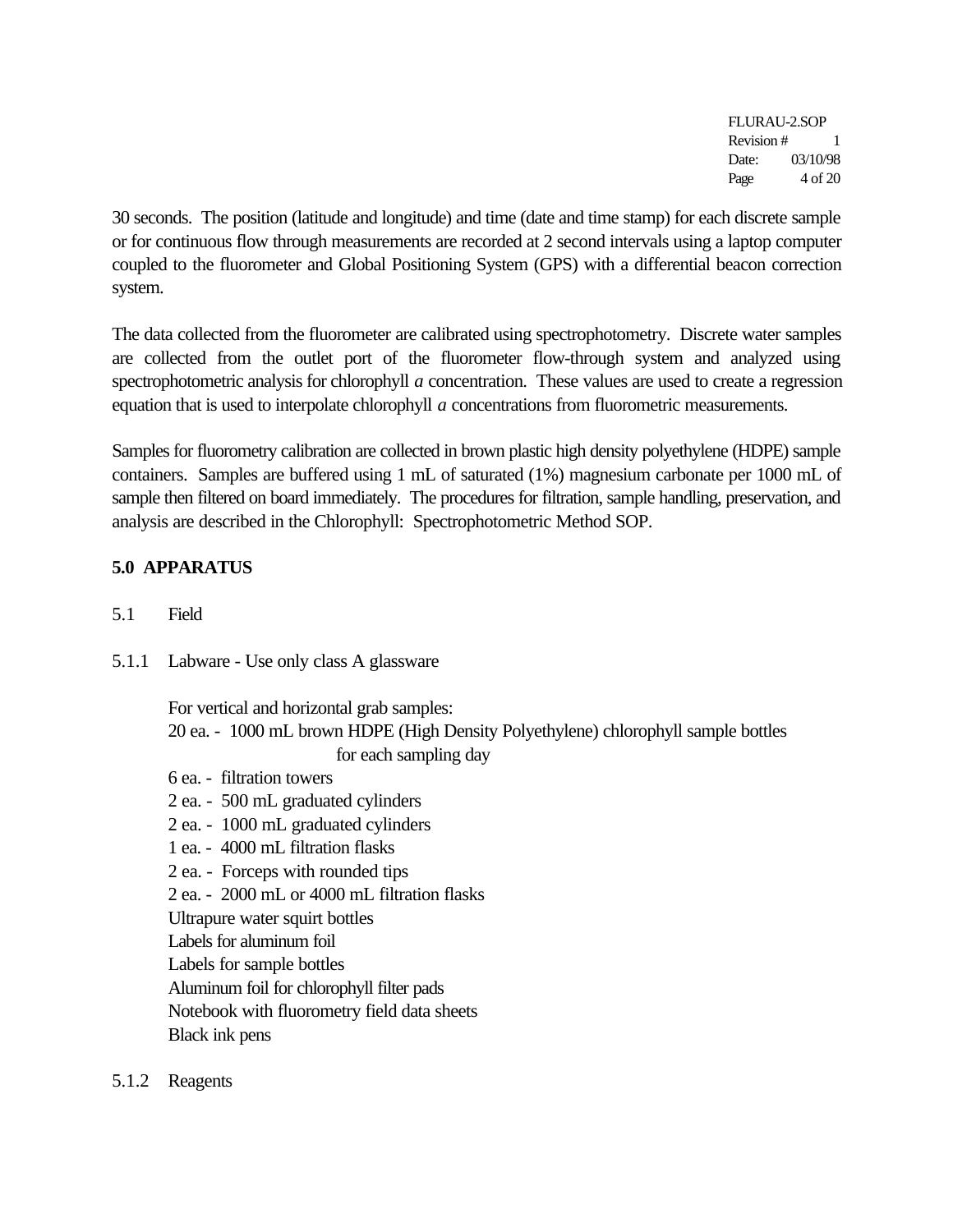FLURAU-2.SOP Revision  $#$ <br>Date: 0 1 03/10/98 Page 5 of 20

250 ml 1% MgCO<sub>3</sub>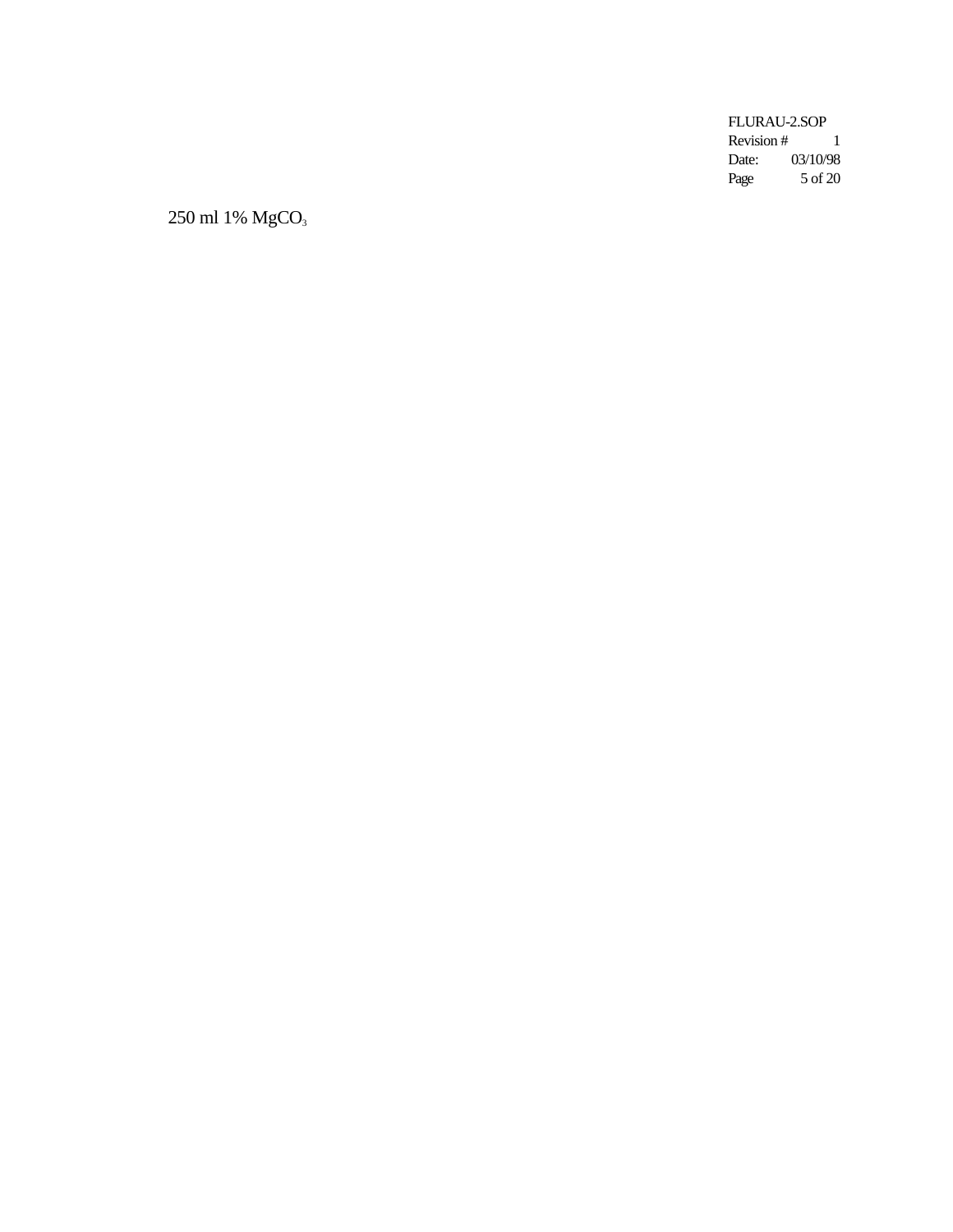FLURAU-2.SOP Revision # 1 Date: 03/10/98 Page  $6$  of 20

#### 5.1.3 Instruments

Turner Model 10-AU series fluorometer Power cable with computer connector to fluorometer 2 Laptop computers with mouse 2 power cables for computers Sampling array 40 lb weight attached to bottom of "T" frame 2 each "3AG 3AMP SLO-BLO" and "3AB 1/2AMP SLO-BLO" spare fuses Set of Allen wrenches Spare cuvette and O-rings Silicon grease Connecting hoses: 1 green plastic garden hose labeled BB 1 green plastic garden hose labeled C 1 green plastic garden hose labeled AA Plastic Y-valve Plastic T-valve pipe

- 5.2 Laboratory
- 5.2.1 Labware Needed: Use only Class A volumetric labware

1 ea. - 100 mL volumetric flasks

#### 5.2.2 Labware Cleaning

To clean volumetric flasks, filtration towers, flasks, graduated cylinders, and sample bottles:

Inspect labware for reside, breaks or defects. Clean labware by scrubbing with a bottle brush and dilute Liquinox7 soap. Thoroughly rinse with tap water. Rinse twice with 4N hydrochloric acid (HCL), then 9 times with fresh ultrapure water, ensuring that the entire inside surfaces are rinsed each time. Inspect again for reside, breaks or defects. If not evident, dry on a clean drying rack (labelled **"for clean labware only**"), completely covered with clean paper towels.

When dry, store volumetric flasks, vials and sample bottles with the caps on. Seal the tops of filtration flasks, graduated cylinders, and Erlenmeyer flasks, and the tops and bottoms of filtration towers with parafilm. Store in the appropriate cabinet.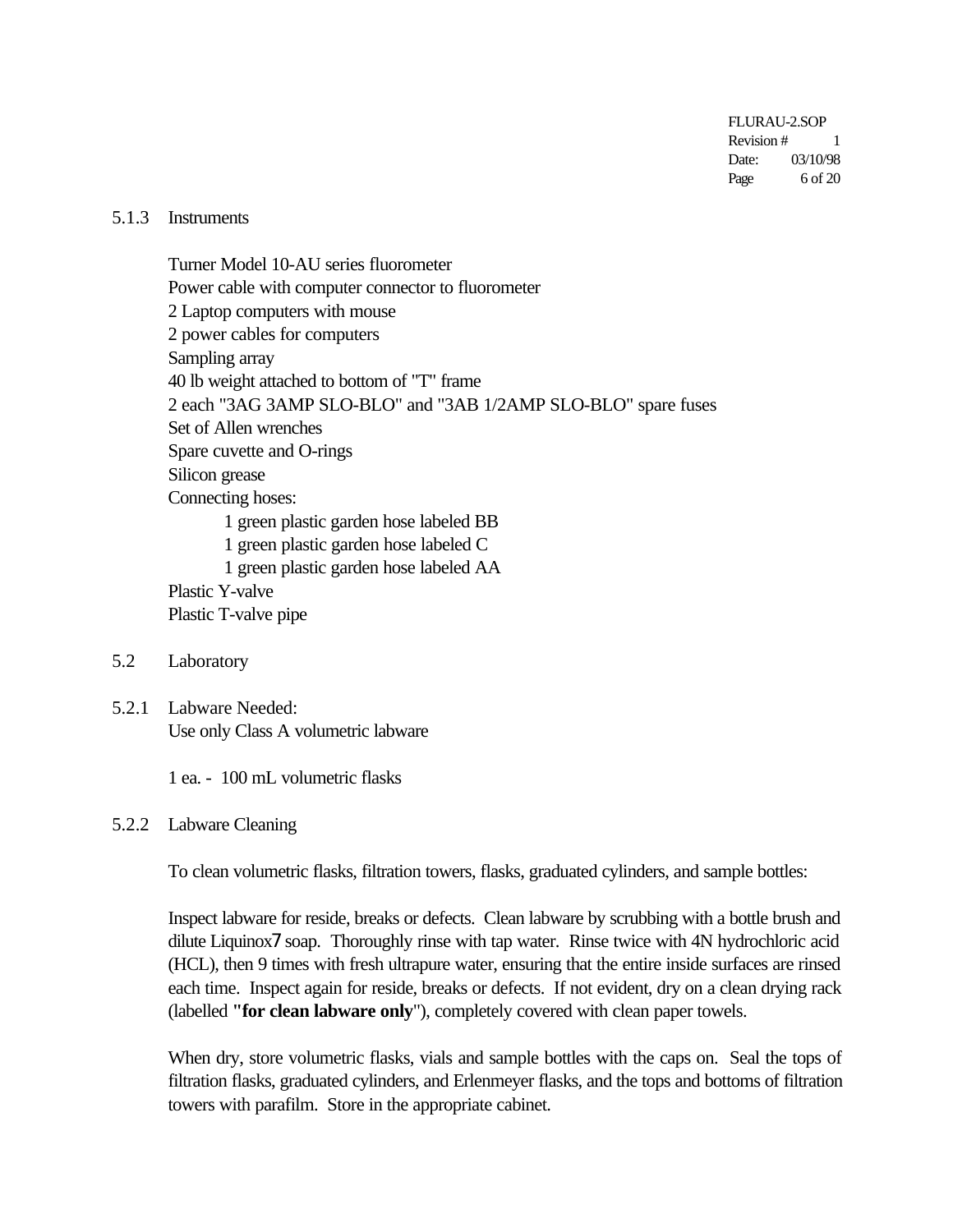FLURAU-2.SOP Revision # 1 Date: 03/10/98 Page 7 of 20

#### 5.2.3 Reagents

## CHEMICALS USED AND REAGENT PREPARATION

**Chemicals Used:** All chemicals must be analytical grade or of a higher purity except as noted.

Magnesium carbonate  $(MgCO<sub>3</sub>)$ 

Wash down the counter top or hood with ultrapure water and wipe dry using a paper towel **before and after** preparing reagents.

The following information must be recorded on each reagent bottle label:

Reagent (name) and concentration: Analysis (which requires this reagent): Date prepared: Prepared by: (initials) Expiration date: (entry is N/A if there is no holding time) Storage requirements (e.g. room temperature, 4EC, dark, etc.):

# **NOTE: Refer to Safety Precautions and use care when preparing reagents and stock solutions.**

Reagent containers are used only for the intended reagent and are reused. Before new reagents are added to the containers, the containers are rinsed 9 times with ultrapure water, inspected, then rinsed 3 times with the fresh reagent that they will contain.

Magnesium carbonate suspension: Measure 100 mL of fresh ultrapure water using a class A volumetric flask. Add 1 g of finely powered magnesium carbonate. Shake immediately before use until all material is in suspension.

#### **6.0 INSTRUMENT MAINTENANCE AND SERVICE**

#### 6.1 Preventive Maintenance - Pre and Post Cruise Flush fluorometer with ultrapure water no later than the morning after every cruise.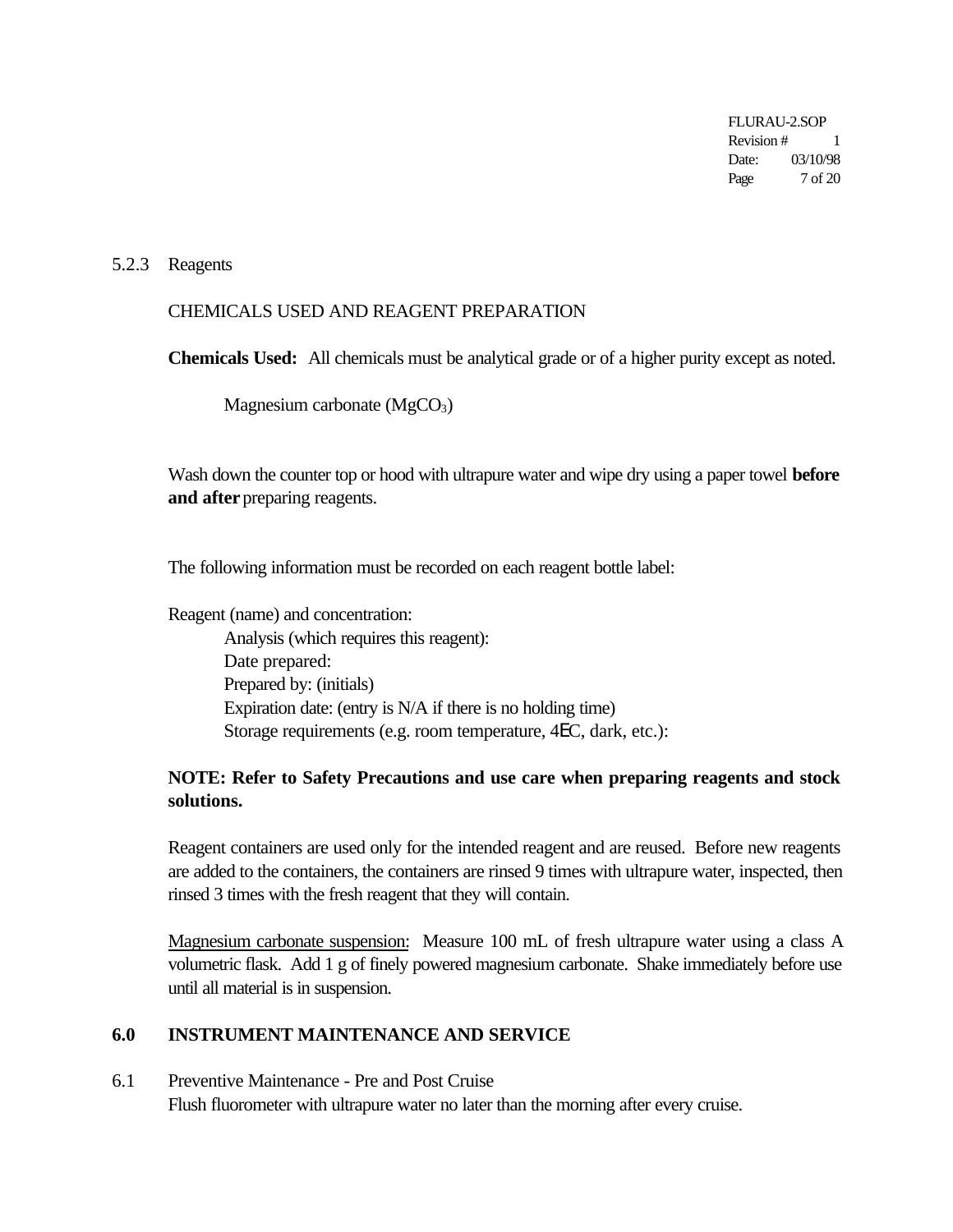FLURAU-2.SOP Revision # 1 Date: 03/10/98 Page  $8$  of 20

Visually inspect continuous flow cuvette after every cruise. Refer to section 6.2 of this SOP for procedure.

Clean continuous flow cuvette with 4N HCl and rinse with ultrapure water. Refer to section 6.2 of this SOP for procedure.

If cuvette is scratched or cracked, replace. Refer to section 6.3 of this SOP for procedure.

Each time the cuvette is removed, visually inspect O-rings. If damaged, change O-rings. Lubricate O-rings with silicon grease.

## 6.2 Cleaning the Cuvette

**Removal and cleaning of the continuous flow cuvette is an in-laboratory procedure only. Please refer to the diagram of the fluorometer in the Turner manufacturer's manual on page A7-13 while following these steps.)**

Turn off the power and drain all water from the system.

Remove all connections from the Intake and Exhaust fittings. Remove the four small screws on both the Intake and Exhaust fittings with an allen wrench.

Remove the 3 screws that anchor the Intake fittings.

Remove the 8 screws which retain the sample compartment cover. If the gasket under this cover sticks, remember that it is glued to the cover. Insert a thin knife gently between the gasket and the sample Compartment Casing to loosen.

Using an Allen wrench, loosen the Upper and Lower Set Screws.

Pull the exhaust fitting top out of the holder, rotating it back and forth to free it.

**BE CAREFUL!** The cuvette may come out with the exhaust fitting. When this happens, remove it with the exhaust fitting.

Remove the lower intake fitting in the same manner as the upper fitting. If the cuvette did not come out with the Exhaust fitting, it should come out with the Intake fitting.

Wipe up any spilled liquids in the instrument and dry thoroughly to remove any saltwater that is highly corrosive to metal components.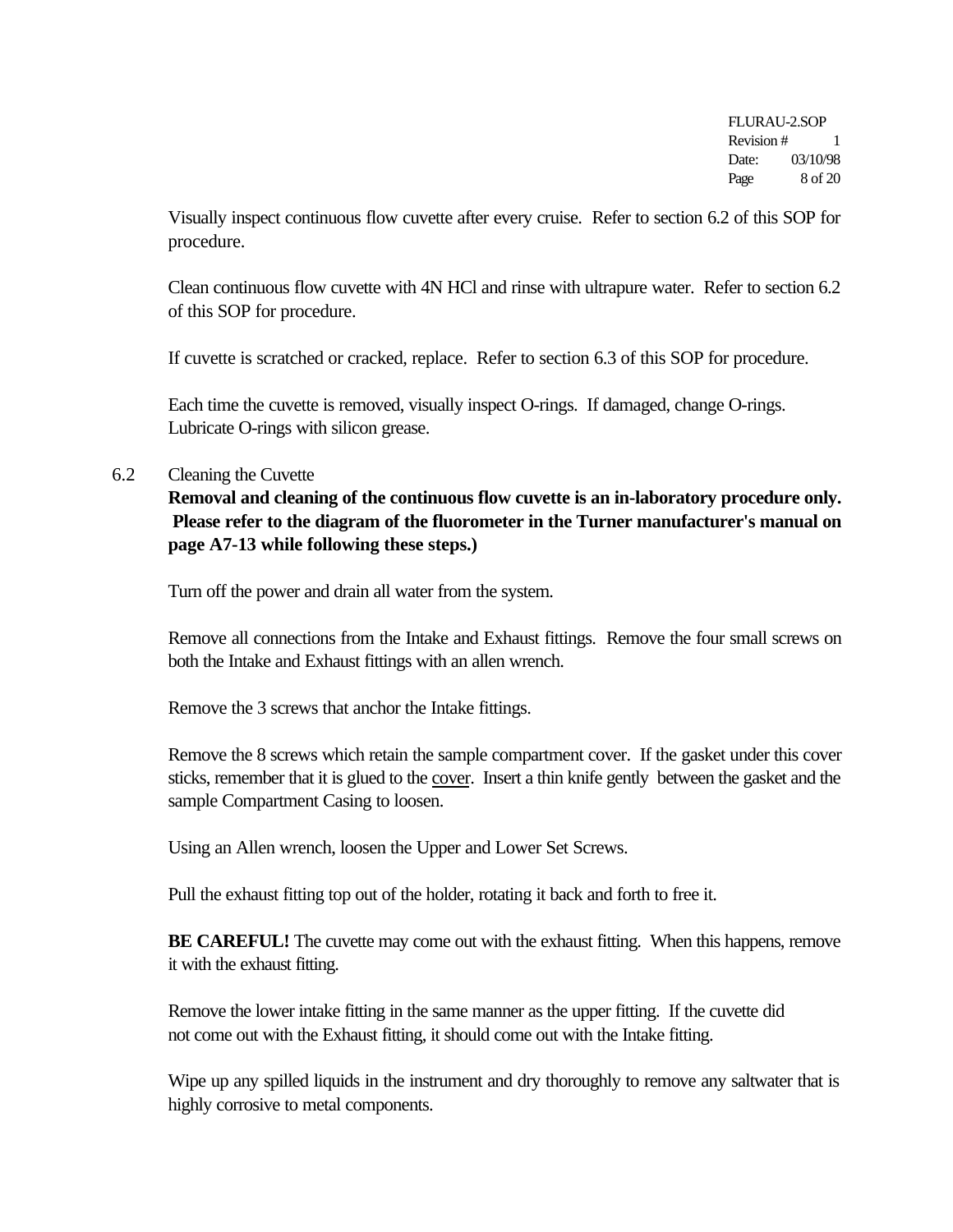FLURAU-2.SOP Revision # 1 Date: 03/10/98 Page  $9$  of 20

Clean the cuvette with 4N HCL and rinse with ultrapure water. If this will not clean the cuvette, soak it in dilute acetic acid then rinse in Milli-Q water. Dry with lens tissue or Kimwipes.

Inspect the Intake and Exhaust fittings for any salt residue. Clean with Lime-Away and rinse with Milli-Q if necessary.

Carefully inspect the two "O" rings on the exhaust fitting and on the intake fitting. If there are any signs of nicks, tears or deterioration, replace with new "O" rings. The "O" rings are Nitrile (Bunda N) rubber, therefore chemical resistance is good.

Lubricate the "O" rings with silicon grease using lubricant in the "O" ring replacement kit. The "O" rings must be lubricated before installation.

6.3 Installation of the continuous flow cuvette:

Ensure that the cuvette is clean and that the "O" rings have been lubricated.

Position the cuvette securely onto the Intake fitting.

Insert the cuvette into the bottom opening of the fluorometer by holding the Intake fitting.

Insert the Exhaust fitting into the top opening of the fluorometer.

Rotate the Intake and Exhaust fittings slowly back and forth until the cuvette is properly aligned with the fittings.

#### **CAUTION: Excess force can easily break the fragile cuvette.**

Tighten the Upper and Lower Set Screws.

Wipe off any fingerprints on the cuvette.

To make a visual inspection for leakage, move the instrument to the dish washing section and place it on the side of the sink near the ultra-pure system.

Connect the tubing from the end of the ultra-pure system to the bottom connection of the flow through cell and turn on the flow of water.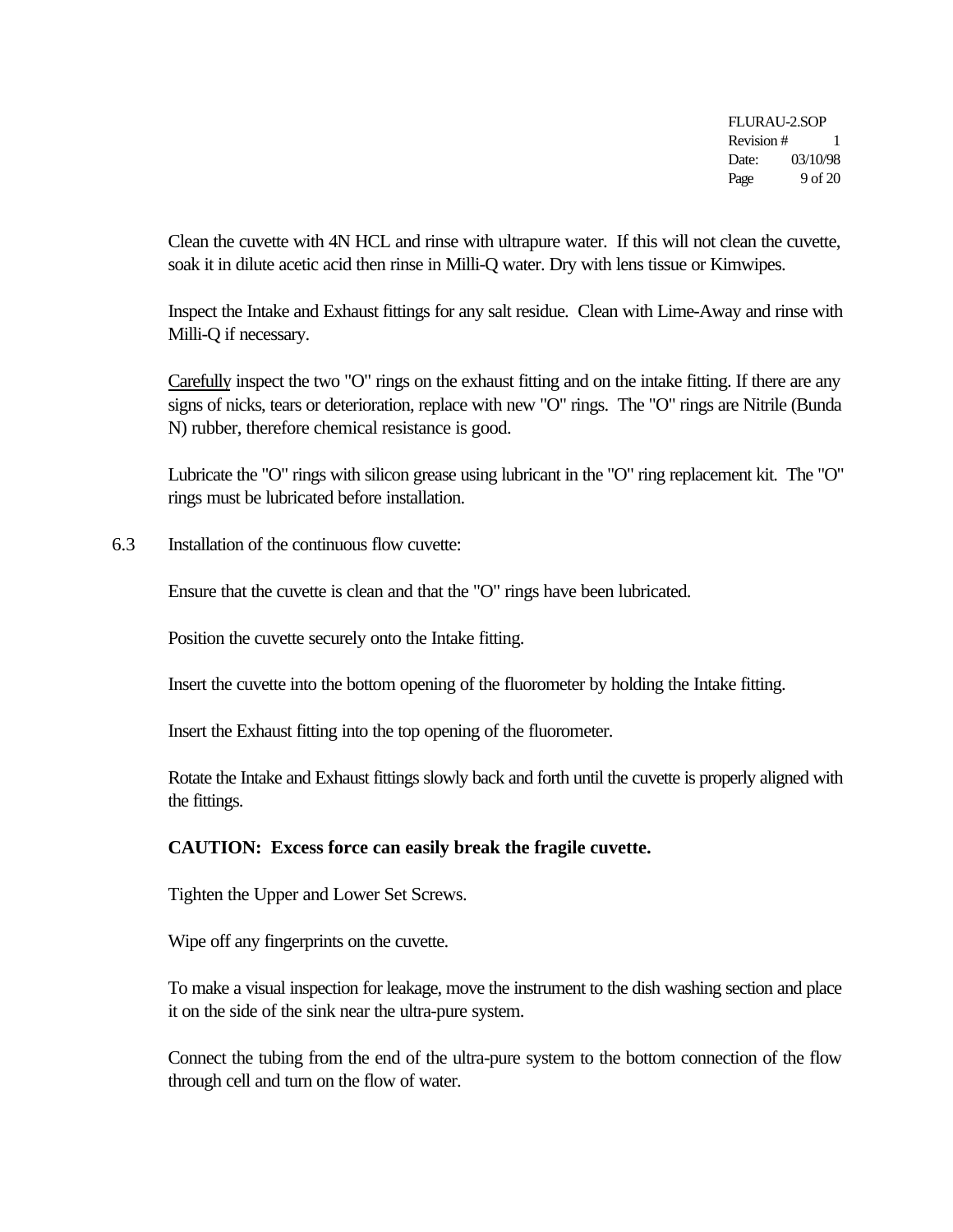FLURAU-2.SOP Revision # 1 Date: 03/10/98 Page 10 of 20

Make sure that the over flow from the top fitting runs in the sink. If leakage occurs the installation process must be repeated.

Replace the front cover and the Intake and Exhaust fittings and screws.

## **7.0 ONBOARD PREPARATION**

#### 7.1 Fluorometer

Position the fluorometer so that the instrument panel faces you.

Uncap the power connector at the bottom right front of the fluorometer.

Line up the power cable with the connector and screw in the cable. The cable must be pushed in and screwed tightly in stages to be fully connected.

Plug the power cable into the nearest electrical outlet.

Connect the computer cable to the laptop computer that is designated for use with the fluorometer.

7.2 Hose Arrangement

Screw the end of the hose labelled **A** to the intake (bottom) fitting of the fluorometer.

Screw the end of the hose labelled **AA** to the end of the T-valve labelled **AA.**

Screw the end of the hose labelled **B** to the exhaust (top) fitting. This is a short piece of hose with a Y-valve on one end.

Screw the end of the hose labelled **BB** to the fittings on the V-valve labelled **BB**, this valve is left open (parallel to the direction of flow) at all times so water can flow freely through the cuvette. The end of this hose is laid out on the deck of the ship so the water goes overboard.

Screw the end of the hose labelled **C** hose to the end of the T-valve labelled **C**.

Screw the other end of the hose labelled **C** to the valve on the hull pump. When doing a vertical profile, the end of the hose from the exhaust hose of the submersible pump is connected to the T valve labelled **D**. As quickly as possible, turn off the water flow from the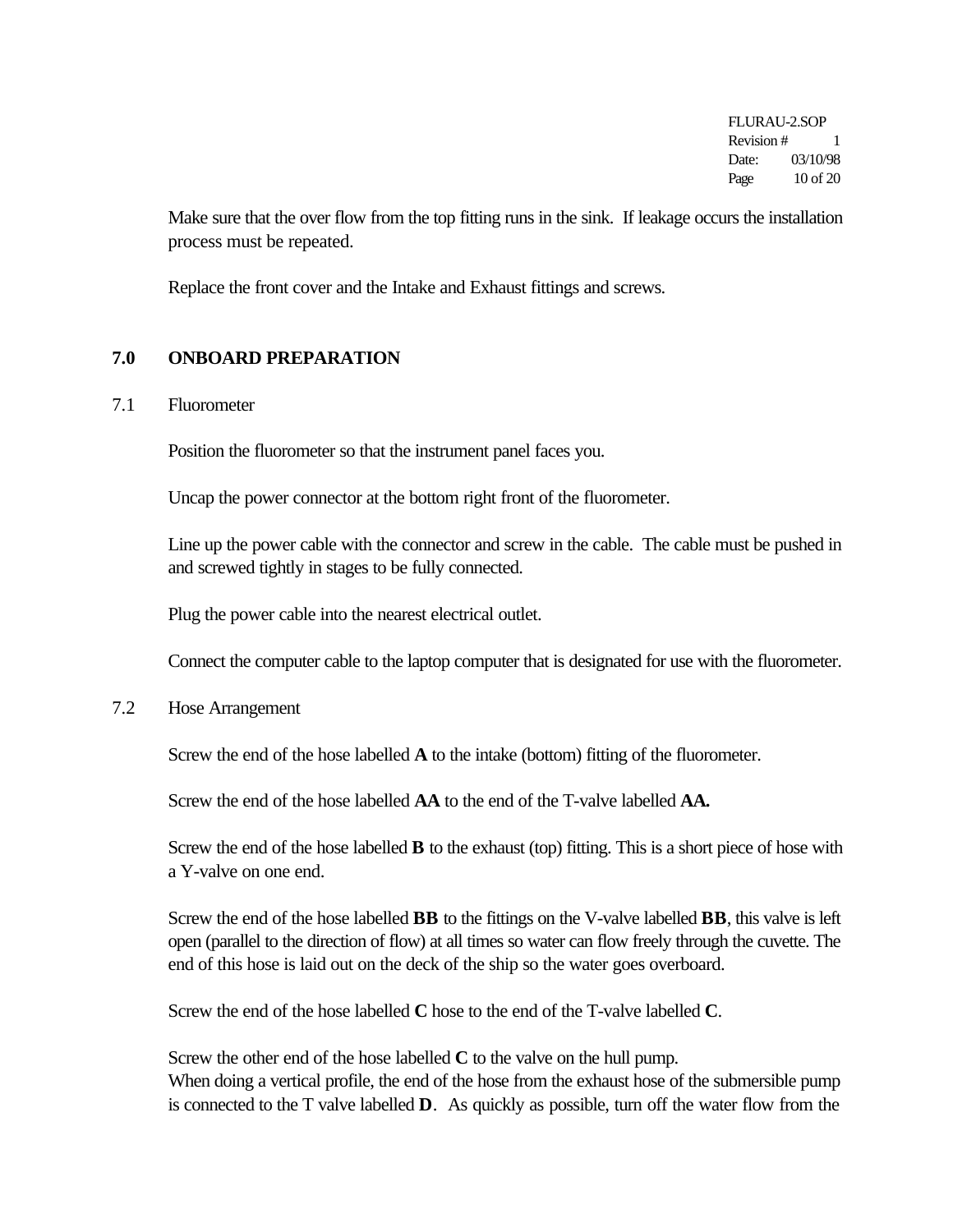FLURAU-2.SOP Revision # 1 Date: 03/10/98 Page 11 of 20

hose labelled **C** and turn on the valve to the hose labelled **D**. Water should flow from the submersible pump into **D** connection, through the T-valve, then into the end of the hose labelled **AA**. From this point the water flows through the fluorometer and out the exhaust of the hose labelled **BB.**

#### 7.3 Internal Data Logger

After attaching the hoses to the fluorometer and ensuring that there are no leaks:

Turn on the fluorometer by pressing the red button on the front panel and allow it to warm up for a minimum of 10 minutes. The HOME screen should be visible on the fluorometer.

Press <ENT> to access the Main Menu.

Press <5> to choose the Internal Data Logger menu.

Press <3> to choose Status.

Press <ENT> to toggle between "stop" and "logging". The internal data logger is now collecting data.

Press <ESC> 3 times to get back to the HOME screen. "Logging data" should be displayed on the screen and raw data will appear.

While data is logging, numbers on the keypad can be pressed to mark events:

- 1 start Vertical Fluorometry profile (0.5m)
- 3 start Horizontal Fluorometry profile
- 4 end Horizontal Fluorometry profile
- 5 Horizontal grab
- 6 Vertical grab

8 - each depth during the Vertical profile (1m, 2m, 3m, 6m, 9m, ...) This is not pressed if a vertical grab is taken and 6 has been pressed.

7.4 Laptop Computer for Fluorometer

Ensure that the fluorometer is connected to the laptop.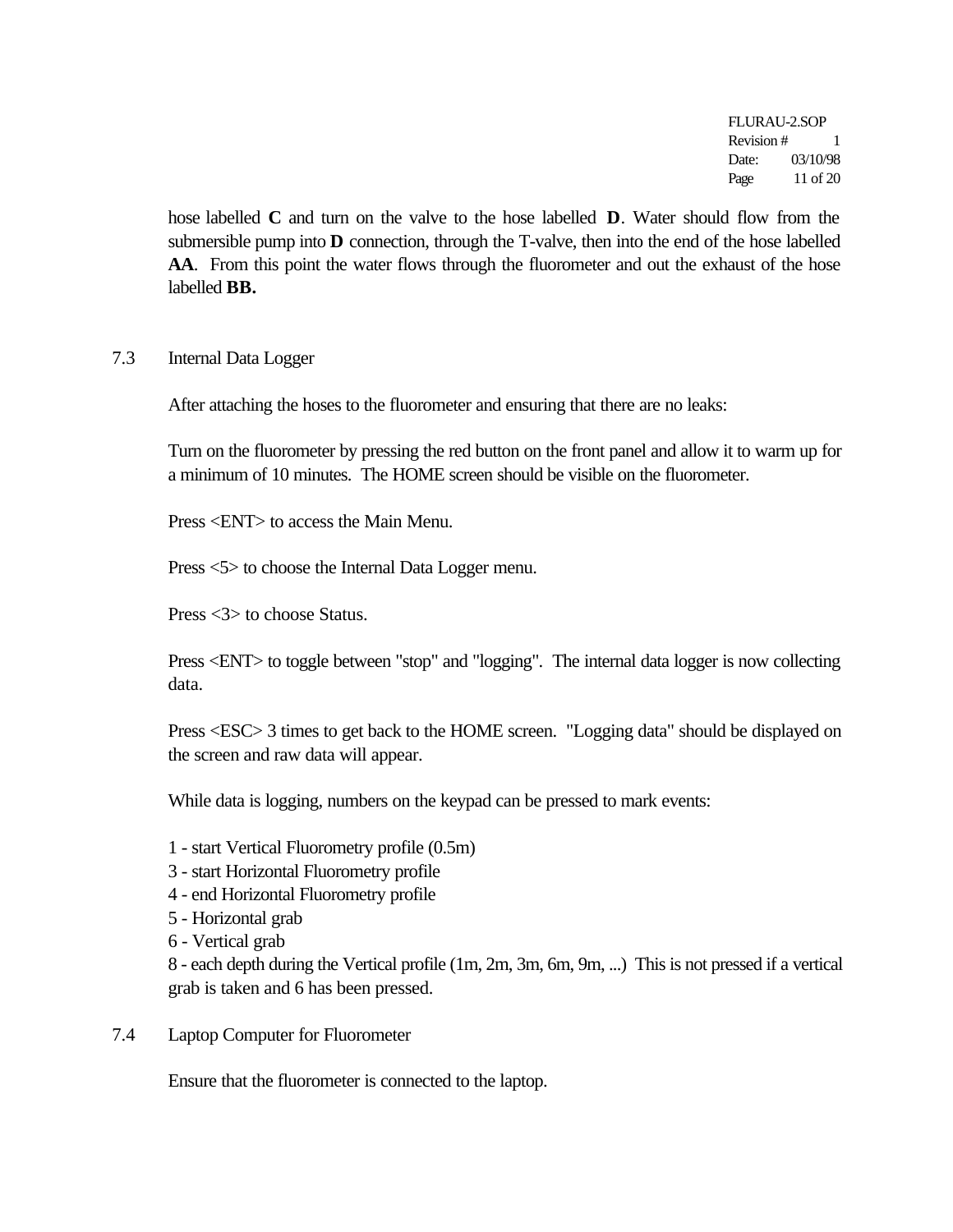FLURAU-2.SOP Revision # 1 Date: 03/10/98 Page 12 of 20

Connect the mouse and power cables to the appropriate ports on the computer.

Plug the power cable into the nearest electrical outlet.

Turn the computer on by pressing the green power button.

At the C:\ prompt, type **win**.

Click on **OK** if a New Mail message appears.

The computer should be in the Collect/W Jr.´ software. If not, double click on this icon.

Click on **Instruments** from the main menu.

Choose **Open Instrument** from the drop menu.

Choose **Fluorometer** from the menu.

Click on **Open**.

In **Instrument Data Destination** click on **File**. An X should appear in the box beside **File**. Name the file **C:\COLLECT\DATA\FLMM-DD.DAT** Where: MM is the month DD is the day

Click on **OK**.

The laptop should now be collecting data.

7.5 Laptop Computer for GPS

Plug in the GPS and turn on the power to the GPS and to the differential beacon. Allow the GPS to warm up for approximately 15 min. Ensure that the GPS is connected to the appropriate laptop computer. Connect the mouse and power cables to the appropriate ports on the computer. Plug the power cable into the nearest electrical outlet. Turn the computer on by pressing the green power button. At the C:\ prompt, type **win**.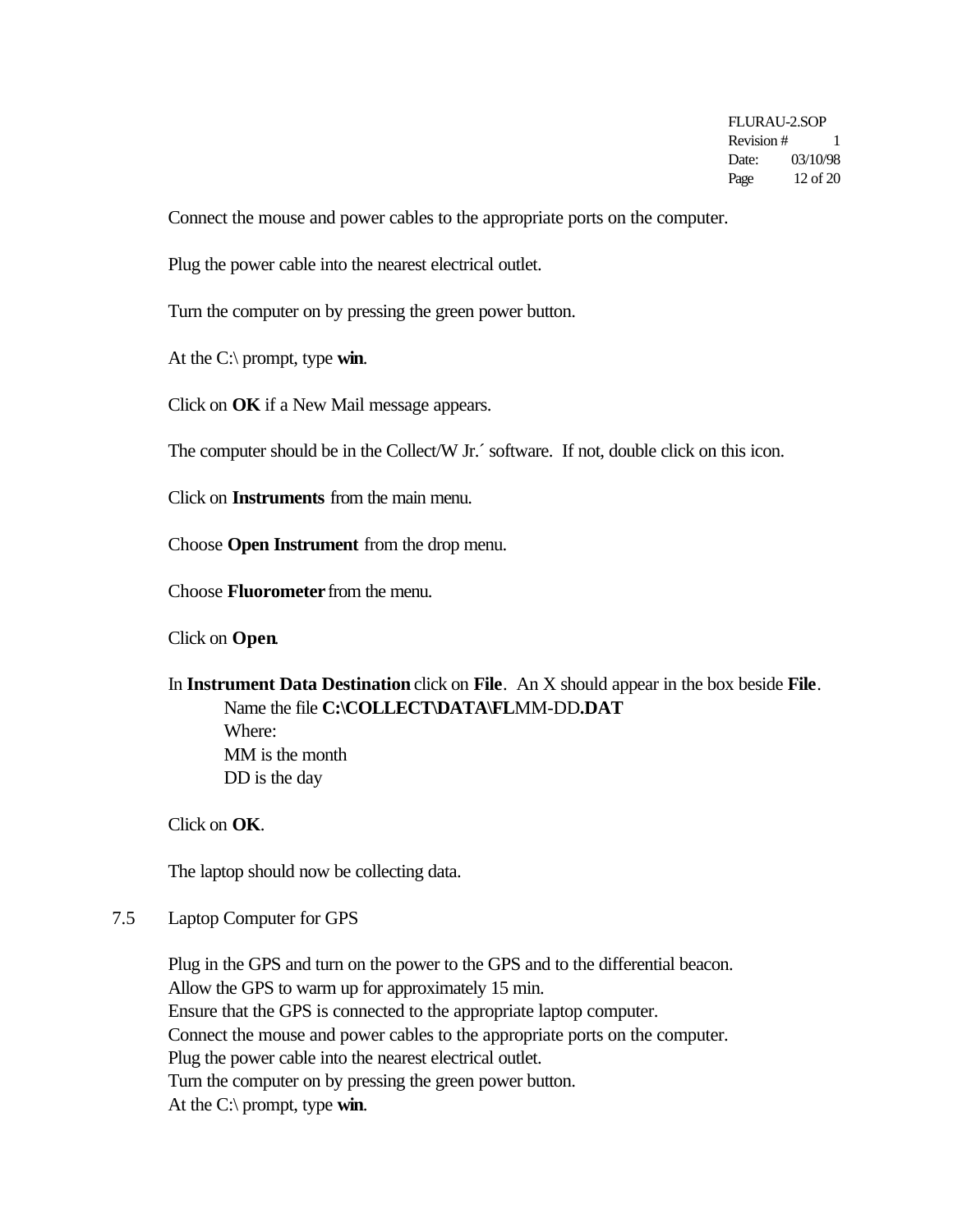FLURAU-2.SOP Revision # 1 Date: 03/10/98 Page 13 of 20

Click on **OK** if a New Mail message appears. The computer should be in the Collect/W Jr. software. If not, double click on this icon. Click on **Instruments** from the main menu. Choose **Open Instrument** from the drop menu. Choose **GPS** from the menu. Click on **Open**. In **Instrument Data Destination** click on **File**. An X should appear in the box beside **File**.

Name the file **C:\COLLECT\DATA\GPSMM-DD.DAT** Where: MM is the month DD is the day Click on **OK**.

# The laptop should now be collecting data from the GPS.

## **8.0 VERTICAL PROFILE SAMPLING**

8.1 Vertical profile

At 1m depth, fill the surface carboy with water from the submersible pump hose. Place the exhaust hose of the submersible pump onto the T-valve labelled **D**, and using the valves on the T-valve open the valve to the hose labelled **D** and close the valve to the hose labelled **C**. Water should now be flowing through the valve labelled **D**, into the T-valve, then into the hose labelled **AA**, through the fluorometer and out the exhaust hose.

To begin the vertical profile, bring the array up to 0.5m, let the water flush through the hoses and fluorometer for 1.5 min (this includes the 45 seconds flush time for the submersible pump and the additional hoses). Record this as the start of the vertical profile by pressing **1** on the fluorometer keypad. Record the event number, time the event was made, and event depth on the fluorometry field sheet (Appendix 1).

After 0.5m, repeat the previous steps at 1m, 2m, 3m, and every 3m intervals thereafter to the bottom. Press **8** on the fluorometer keypad to mark these events.

After the last vertical profile is completed at the last station to be sampled, the recording session can be ended.

8.2 Vertical Grab Samples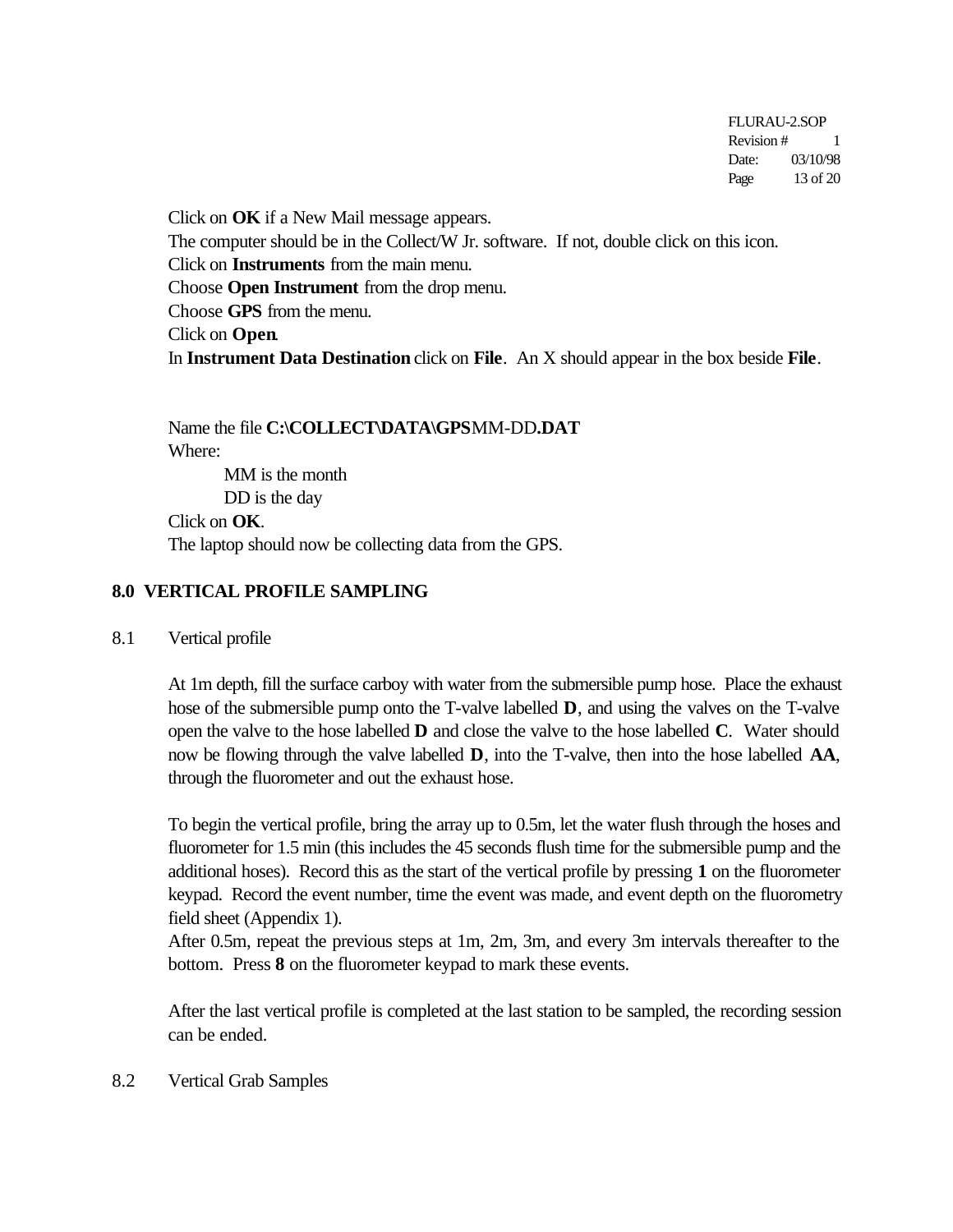FLURAU-2.SOP Revision # 1 Date: 03/10/98 Page 14 of 20

A "grab" is sample water that has passed through the fluorometer, filtered and analyzed for chlorophyll *a* using the SOP for Chlorophyll: Spectrophotometric Method and then correlated to its corresponding value on the fluorometer for a calibration curve.

Two sets of grab samples (10 each) are taken for two calibrations, one is for vertical profiles and the other is for horizontal profiles.

For vertical profiles try to collect one at each sampling station covering the range of fluorometry values observed on the digital read out on the fluorometer. Collect 10 vertical grabs per cruiseday.

A grab sample is collected by opening the valve to the hose labelled **BB**, and filling a 1 L brown HDPE chlorophyll bottle to the shoulder following the procedures in Section 12.1 of this SOP. Press 6 on the fluorometer keypad to mark this event. After collecting the sample, close the valve.

Add 1 mL of magnesium carbonate suspension to the bottle. The sample should be filtered immediately.

After the profile is completed, the T valve labelled **D** is closed, the valve labelled **C** is opened and the end of the submersible pump is removed to allow the bottom sample to be collected in the appropriate carboy.

# **9.0 HORIZONTAL PROFILE SAMPLING**

9.1 Horizontal Profile

A horizontal profile is taken between each station. The profile is started as soon as the boat begins to move toward the next station. Press **3** on the fluorometer keypad to mark this event.

Check to make sure the valve for the hull pump is turned on.

Open the T-valve to the hose labelled **C** and close the valve to the hose labelled **D**. Water should now be flowing through the hose labeled **CC** into the T-valve, then into the hose labeled **AA**, through the fluorometer and out the exhaust hose labelled **BB**.

During the horizontal profile, GPS coordinates are collected on the laptop computer.

Horizontal fluorometry is terminated upon arrival at the next station. Press **4** on the fluorometer keypad to mark this event.

After the last vertical profile is completed at the last station to be sampled, the recording session can be ended.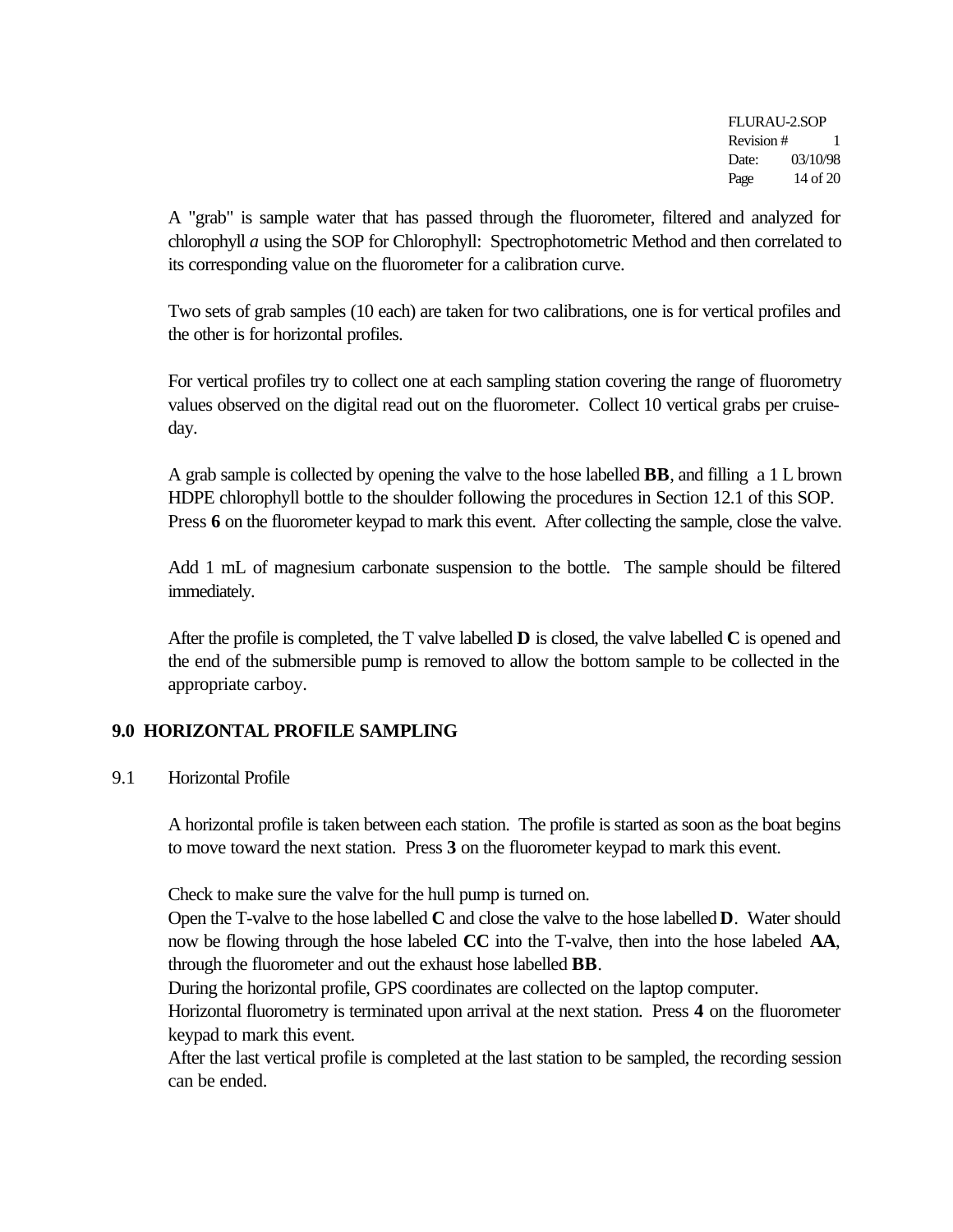FLURAU-2.SOP Revision # 1 Date: 03/10/98 Page 15 of 20

#### 9.2 Horizontal Grab Samples

A grab sample is taken by opening the valve to the hose labelled **BB**, filling a 1.0 L brown HDPE chlorophyll bottle to the shoulder following the procedures in Section 12.1 of this SOP. Press **5** on the fluorometer keypad to mark this event. After collecting the sample, close the valve. The samples are processed the same way as the vertical profile samples.

For horizontal profiles, 10 grab samples are collected to cover **all** ranges observed on the digital display on the fluorometer. Collect not less than 10 horizontal grabs per cruise-day.

#### **10.0 INTERNAL DATA LOGGER SHUT-DOWN**

Eliminate the water supply by turning off both the hull pump and the submersible flows to the fluorometer.

On the fluorometer keypad:

Press <ENT> on the fluorometer keypad to access the Main Menu. Press <5> to choose the Internal Datalogger menu. Press <3> to choose Status. Press <ENT> to toggle from "Logging" to "Stop".

Turn off the power to the fluorometer.

#### **11.0 LAPTOP COMPUTER SHUT-DOWN**

Close the Fluorometer (or GPS) window. Click on **OK**. Close the Collect/W Jr. software. Close the Program Manager window. Click on **OK**. At the C:\ prompt, type **cd collect\data** and press Enter. Type **dir** to view a list of the files in this directory.

11.1 Fluorometer Laptop

Insert a disk into the A:\ drive. At the C:\ prompt, type **copy FL**MM-DD**.DAT A:\** and press Enter. Make a duplicate copy to be stored in a separate location Press the power button to turn off the computer after the file has been copied to the disk.

#### 11.2 GPS Laptop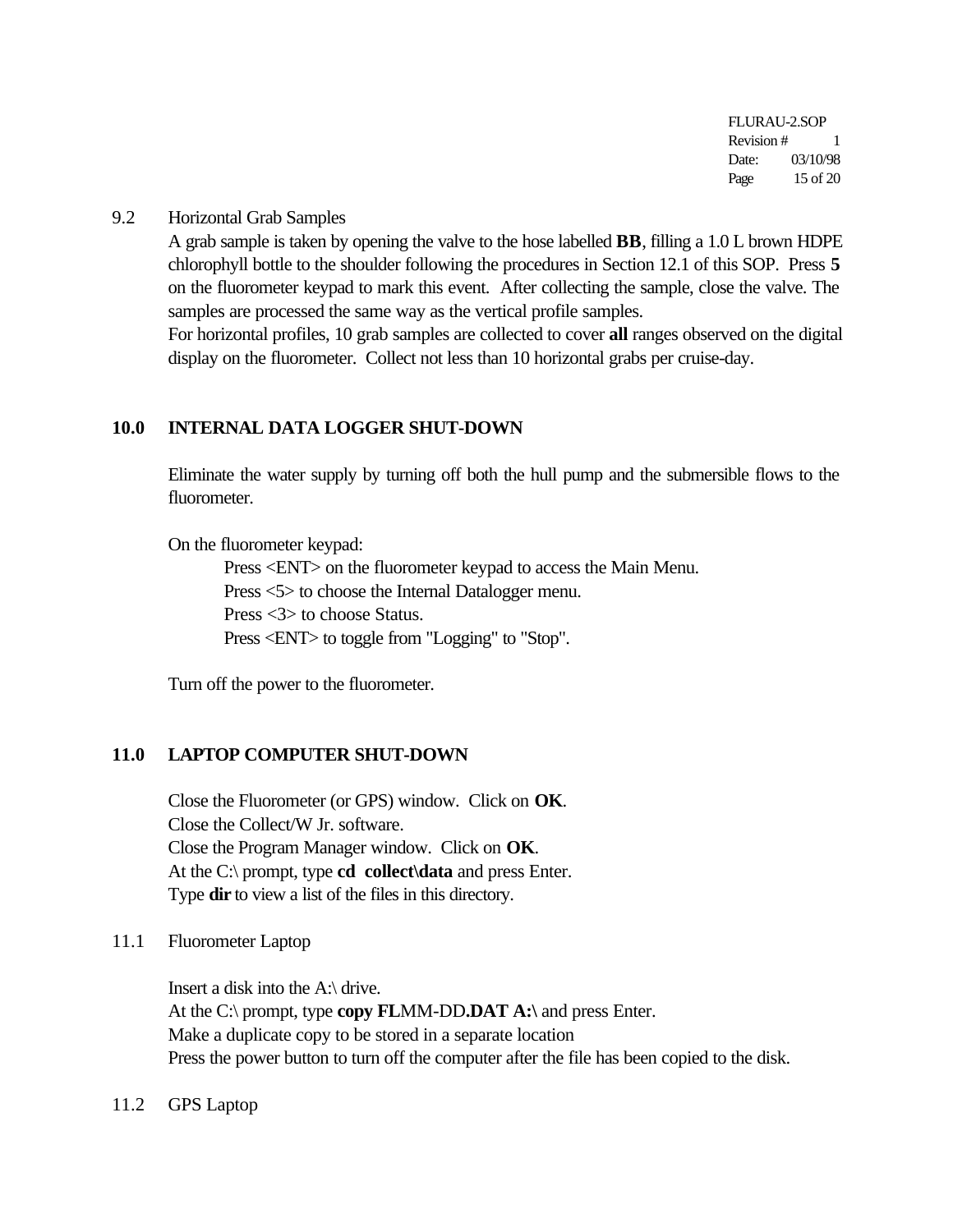FLURAU-2.SOP Revision # 1 Date: 03/10/98 Page 16 of 20

At the C:\COLLECT\DATA prompt, type **pkzip GPS**MM-DD**.zip** MONTH**GPS.ZIP** and press Enter.

Insert a disk into the A:\ drive. At the C:\ prompt, type **copy** MONTH**GPS.ZIP A:\** and press Enter. Make a duplicate copy to be stored in a separate location. Press the power button to turn off the computer after the file has been copied to the disk.

# **12.0 PROCEDURES FOR COLLECTION AND CONCENTRATION OF CALIBRATION SAMPLES**

12.1 Collection

To protect the chlorophyll from degradation prior to extraction and analysis, collect samples in 1000 mL brown HDPE bottles. Rinse the entire inside surface of the sample bottle three times with sample, completely discarding the sample before successive rinses.

Fill the sample bottle with sample, leaving approximately one inch of air space in the sample bottle.

Immediately add 1 mL of magnesium carbonate suspension per liter of sample and invert to mix (see definitions, section 14.0). Protect from direct sunlight.

Samples should be concentrated onto filters immediately after collection (section 12.2). If this is not possible, store samples at 4EC by refrigerating or packing the sample bottles in ice up to the level of the sample but below the bottom of the sample bottle cap. Keep container lids closed as much as possible. Storage temperature must be measured using a thermometer which has been calibrated against an NIST-traceable thermometer within the last six months. Storage temperature must be documented.

12.2 Concentration

#### Labware needed:

- 6 ea. filtration towers
- 2 ea. 500 mL graduated cylinders
- 2 ea. 1000 mL graduated cylinders
- 1 ea. 4000 mL filtration flasks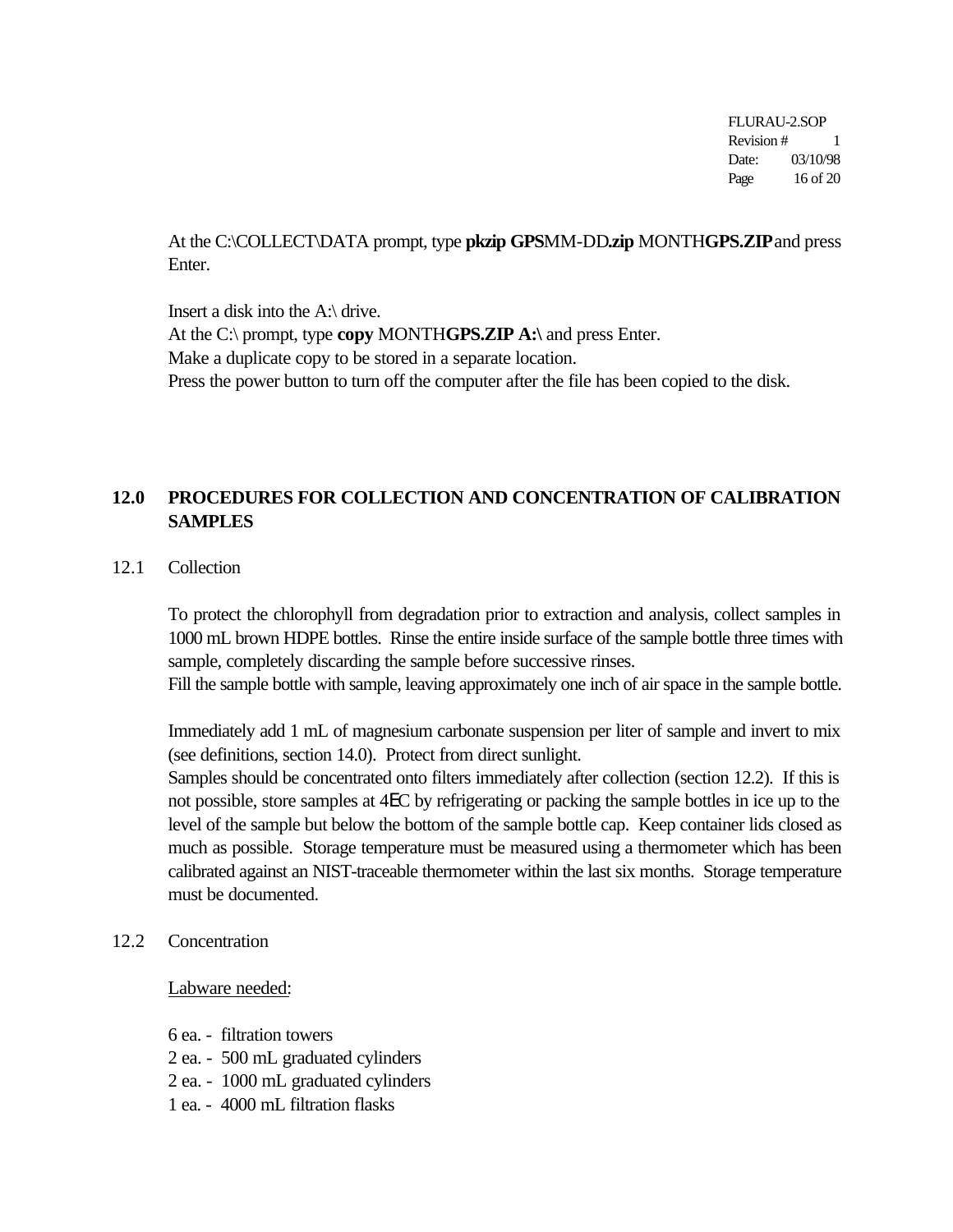FLURAU-2.SOP Revision # 1 Date: 03/10/98 Page 17 of 20

2 ea. - Forceps with rounded tips 2 ea. - 2000 mL or 4000 mL filtration flasks 4.25 cm Whatman7 GF/F glass fiber filters (box of 100) Ultrapure water squirt bottles Labels for aluminum foil Labels for sample bottles Aluminum foil for chlorophyll filter pads Notebook with fluorometry field data sheets Black ink pens

See section 5.2.2 for the appropriate labware cleaning procedures. Using forceps, gripping only the filter edge, transfer a 4.25 cm Whatman7 GF/F glass fiber filter onto the base of a filtration tower. Replace the top of the filtration tower onto the base.

Moisten the filter with ultrapure water.

Rinse the entire inside surface of a 500 mL graduated cylinder three times with ultrapure water. Mix the sample thoroughly by inverting (see definitions) the sample bottle 20 times. Immediately rinse the graduated cylinder twice with the sample to be concentrated.

Mix the sample thoroughly by inverting the sample bottle 20 times. Immediately pour a pre-determined volume of sample into the rinsed graduated cylinder. Record the filtration volume in the appropriate space on the chlorophyll field data sheet.

Concentrate the phytoplankton by filtering the sample water through the filter using 12 KPa vacuum pressure. To avoid cell damage during filtration, do not exceed this vacuum pressure and limit filtration duration to 5 minutes or less. If it takes longer than 5 minutes to filter the selected sample volume, discard filter and remaining sample, rinse the filtration tower and refilter using a smaller sample volume.

Fold the filter in half using forceps, being careful not to contact or disturb the filtrate. Place the folded filter on a labelled square of aluminum foil and seal tightly.

Freeze as soon as possible at -20EC to -70EC. If freezing immediately is not possible, refrigerate or store in a water and light tight container packed in ice and freeze as soon as possible.

Completely rinse (with the vacuum applied) the empty filtration tower three times with ultrapure water before seating a new filter for the next sample. Repeat the above steps for each sample.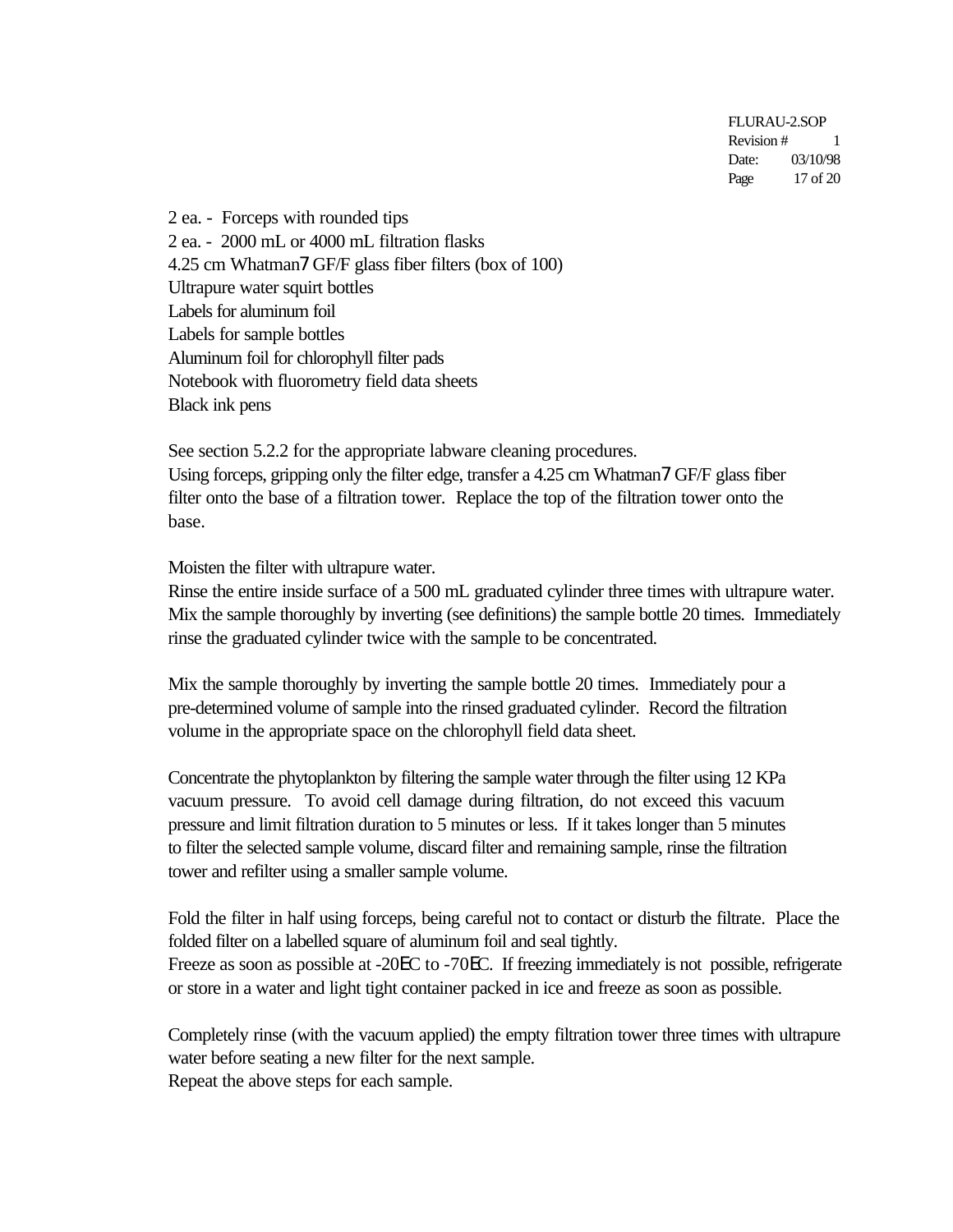FLURAU-2.SOP Revision # 1 Date: 03/10/98 Page 18 of 20

#### **13.0 POST-CRUISE ACTIVITIES**

#### 13.1 Downloading Fluorometry Data

Plug the cord from the fluorometer into the port at the back of the computer where the modem is located. The port is labelled **A**.

Ensure that the fluorometer is plugged in. Turn the fluorometer on by pressing the red power button on the front panel.

On the computer:

Log in to the computer by typing your login name and password. Press Enter. Select **6** from the Main Menu to return to the DOS prompt. Type **H:\** and press Enter At the DOS prompt type **IDL\_1B1**. Press Enter.

Select <**6**> from the Main Menu. This option allows you to download data and convert the file to ASCII in one step.

On the fluorometer:

Using the fluorometer keypad press <ENT> to exit the HOME screen.

Press <5> to choose Internal Data Logger from the Main Menu.

Press <4> to access the downloading sequence.

Press <8> five times to start downloading.

On the computer:

When downloading is complete, the program will prompt you to name the file. The filename should be **CBP###.BIN**. Where  $\# \# \# =$  cruise number. The program will then prompt you to name the ACSII file. The ASCII filename should be  $CBP\#H\#PRN$ . Where  $\#H\#P$  = cruise number.

Press <**9**> to exit the program.

- 13.2 Maintenance : See section 6.0 of this SOP. Should be performed after every cruise.
- 13.3 Storage : The fluorometer is stored in the cruise prep area until the next cruise.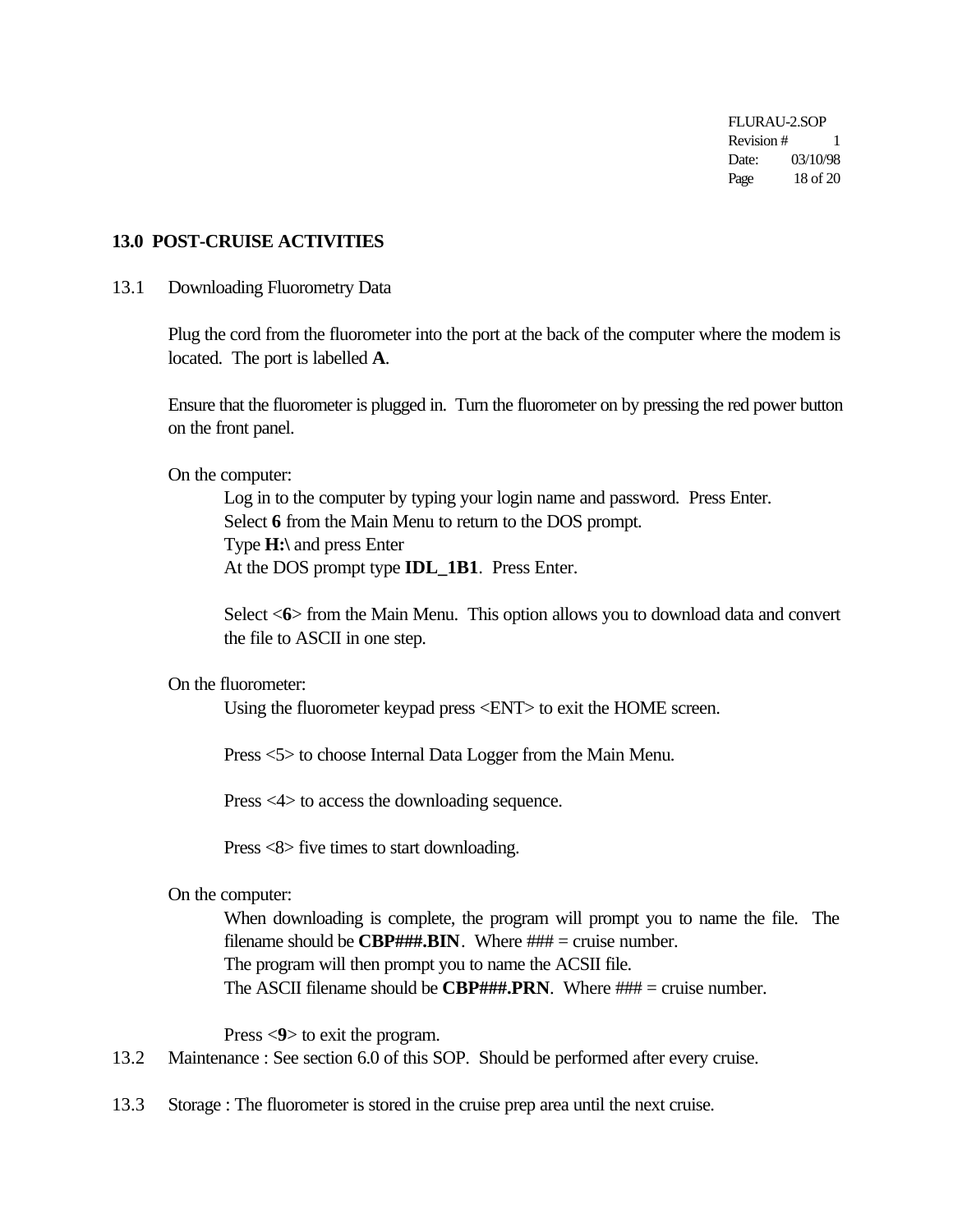FLURAU-2.SOP Revision # 1 Date: 03/10/98 Page 19 of 20

# **14.0 DEFINITIONS**

HPDE: High-density polyethylene

invert: In reference to homogenizing a sample be inverting, one inversion is: starting with the cap of the sample bottle pointing straight up, turn the sample bottle completely upside down so the cap is pointing straight down, then turn the sample bottle upright until the cap is pointing straight up again.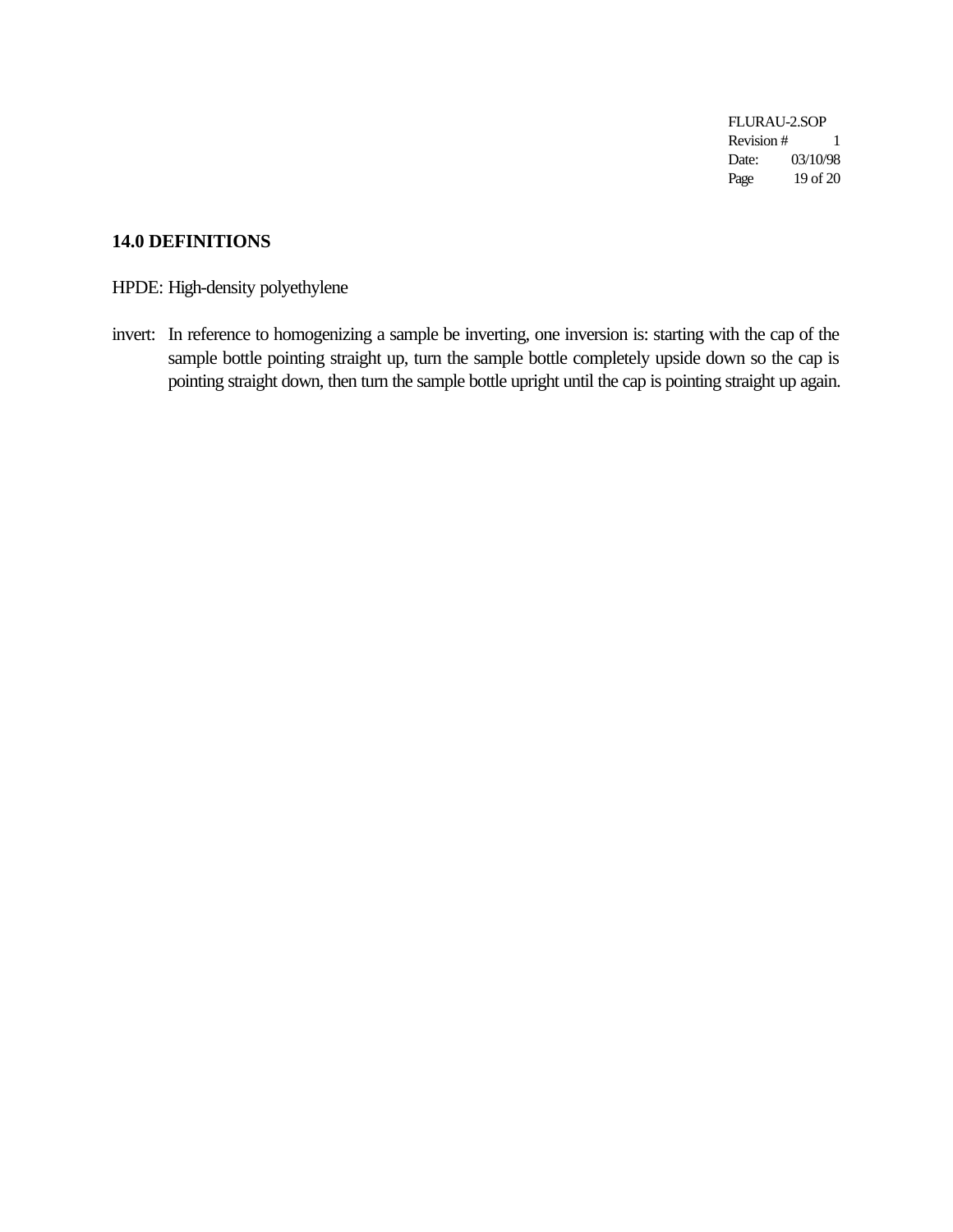FLURAU-2.SOP Revision  $# 1$ Date: 03/10/98 Page 20 of 20

# **15.0 FLUOROMETRY FIELD DATA SHEET**

| Cruise #: CBP<br>Date: |      |              |       |         |     |       |                        |                     |                                           |  |  |
|------------------------|------|--------------|-------|---------|-----|-------|------------------------|---------------------|-------------------------------------------|--|--|
|                        |      | Loran Coord. |       | Station |     |       | Light $(Fmol/sec/m^2)$ |                     |                                           |  |  |
| Event<br>$\#$          | Time | Lat.         | Long. | Dep     | Des | Depth | Air<br>(Ch. 1)         | Water Up<br>(Ch. 2) | Water<br>$\operatorname{Down}$<br>(Ch. 3) |  |  |
|                        |      |              |       |         |     |       |                        |                     |                                           |  |  |
|                        |      |              |       |         |     |       |                        |                     |                                           |  |  |
|                        |      |              |       |         |     |       |                        |                     |                                           |  |  |
|                        |      |              |       |         |     |       |                        |                     |                                           |  |  |
|                        |      |              |       |         |     |       |                        |                     |                                           |  |  |
|                        |      |              |       |         |     |       |                        |                     |                                           |  |  |
|                        |      |              |       |         |     |       |                        |                     |                                           |  |  |
|                        |      |              |       |         |     |       |                        |                     |                                           |  |  |
|                        |      |              |       |         |     |       |                        |                     |                                           |  |  |
|                        |      |              |       |         |     |       |                        |                     |                                           |  |  |
|                        |      |              |       |         |     |       |                        |                     |                                           |  |  |
|                        |      |              |       |         |     |       |                        |                     |                                           |  |  |
|                        |      |              |       |         |     |       |                        |                     |                                           |  |  |
|                        |      |              |       |         |     |       |                        |                     |                                           |  |  |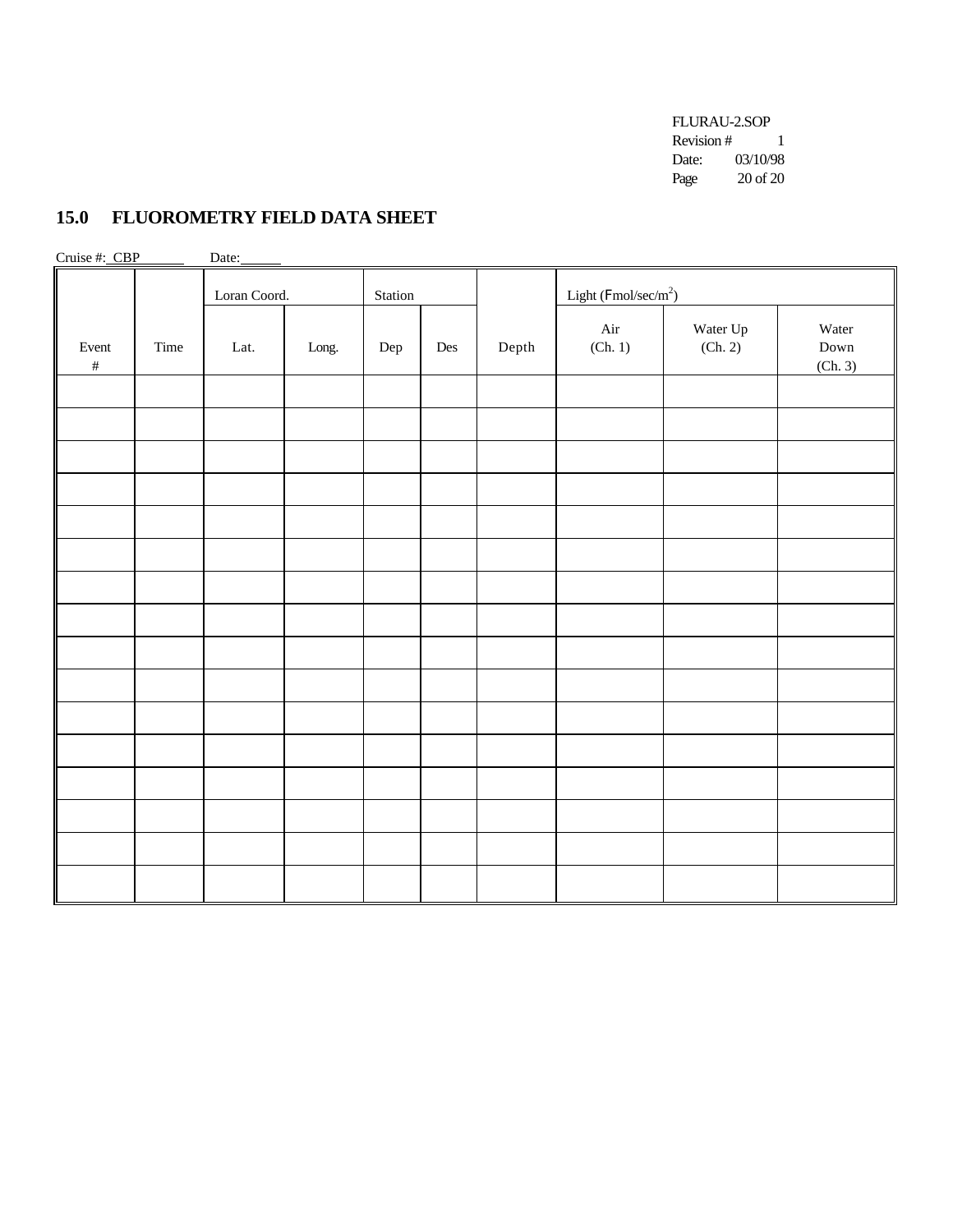FLURAU-2.SOP Revision # 1 Date: 03/10/98 Page 21 of 20

## **16.0 CHLOROPHYLL FIELD DATA SHEET**

CRUISE CBP CRUISE DATE / / CHLOROPHYLL FILTERED BY  $\_\_\_\_\_\$ DATE CHLOROPHYLL FILTERED / / EXTRACTED BY \_\_\_\_\_\_\_\_\_\_\_DATE CHLOROPHYLL ANALYZED\_\_\_\_\_\_\_\_\_\_ DATE CHLOROPHYLL EXTRACTED / /

|                      |                           |                         | CHLOROPHYLL ABSORBANCES                                                    |            |            |            |            |            |            |             |             |                   | 664/<br>665                      |
|----------------------|---------------------------|-------------------------|----------------------------------------------------------------------------|------------|------------|------------|------------|------------|------------|-------------|-------------|-------------------|----------------------------------|
| LOG<br><b>NUMBER</b> | <b>SAMPLE</b><br>$\rm ID$ | TIME<br><b>FILTERED</b> | <b>VOL</b><br>$\ensuremath{\mathrm{S}}/\ensuremath{\mathrm{E}}$<br>$l$ /ml | 750<br>(A) | 664<br>(A) | 647<br>(A) | 630<br>(A) | 480<br>(A) | 510<br>(A) | 750a<br>(A) | 665a<br>(A) | <b>DONE</b><br>BY | RATIO<br>(CAN NOT<br>EXCEED 1.7) |
|                      | EE3.4 S                   |                         |                                                                            |            |            |            |            |            |            |             |             |                   |                                  |
|                      | EE3.4 B                   |                         |                                                                            |            |            |            |            |            |            |             |             |                   |                                  |
|                      | EE3.5 S                   |                         |                                                                            |            |            |            |            |            |            |             |             |                   |                                  |
|                      | EE3.5 B                   |                         |                                                                            |            |            |            |            |            |            |             |             |                   |                                  |
|                      | CB5.4W S                  |                         |                                                                            |            |            |            |            |            |            |             |             |                   |                                  |
|                      | $CB5.4W$ B                |                         |                                                                            |            |            |            |            |            |            |             |             |                   |                                  |
|                      | CB5.4S                    |                         |                                                                            |            |            |            |            |            |            |             |             |                   |                                  |
|                      | CB5.4                     |                         |                                                                            |            |            |            |            |            |            |             |             |                   |                                  |
|                      | CB5.4                     |                         |                                                                            |            |            |            |            |            |            |             |             |                   |                                  |
|                      | <b>CB5.4 B</b>            |                         |                                                                            |            |            |            |            |            |            |             |             |                   |                                  |